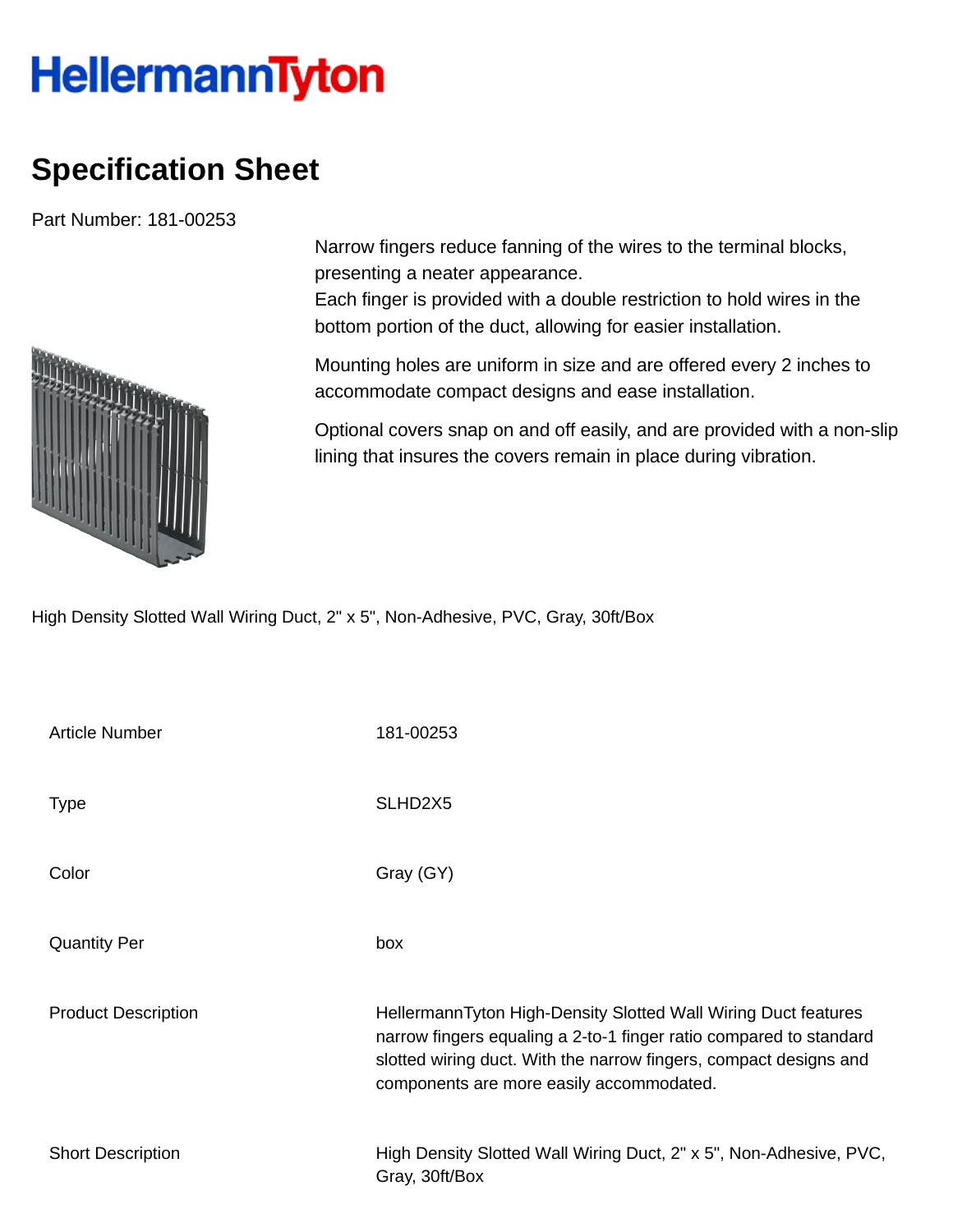Technical Description Non-Adhesive

| Length L (Imperial) | 6.0 |
|---------------------|-----|
|                     |     |

- Length L (Metric) 1.83
- Width W (Imperial) 2.0
- Width W (Metric) 50.8
- Height H (Imperial) 5.07
- Height H (Metric) 128.8
- Mounting Hole Centers (Imperial) 2.0

Material Material Polyvinylchloride (PVC) Material Shortcut **PVC** Flammability Self-extinguishing Halogen Free No Operating Temperature +122°F (+50°C)